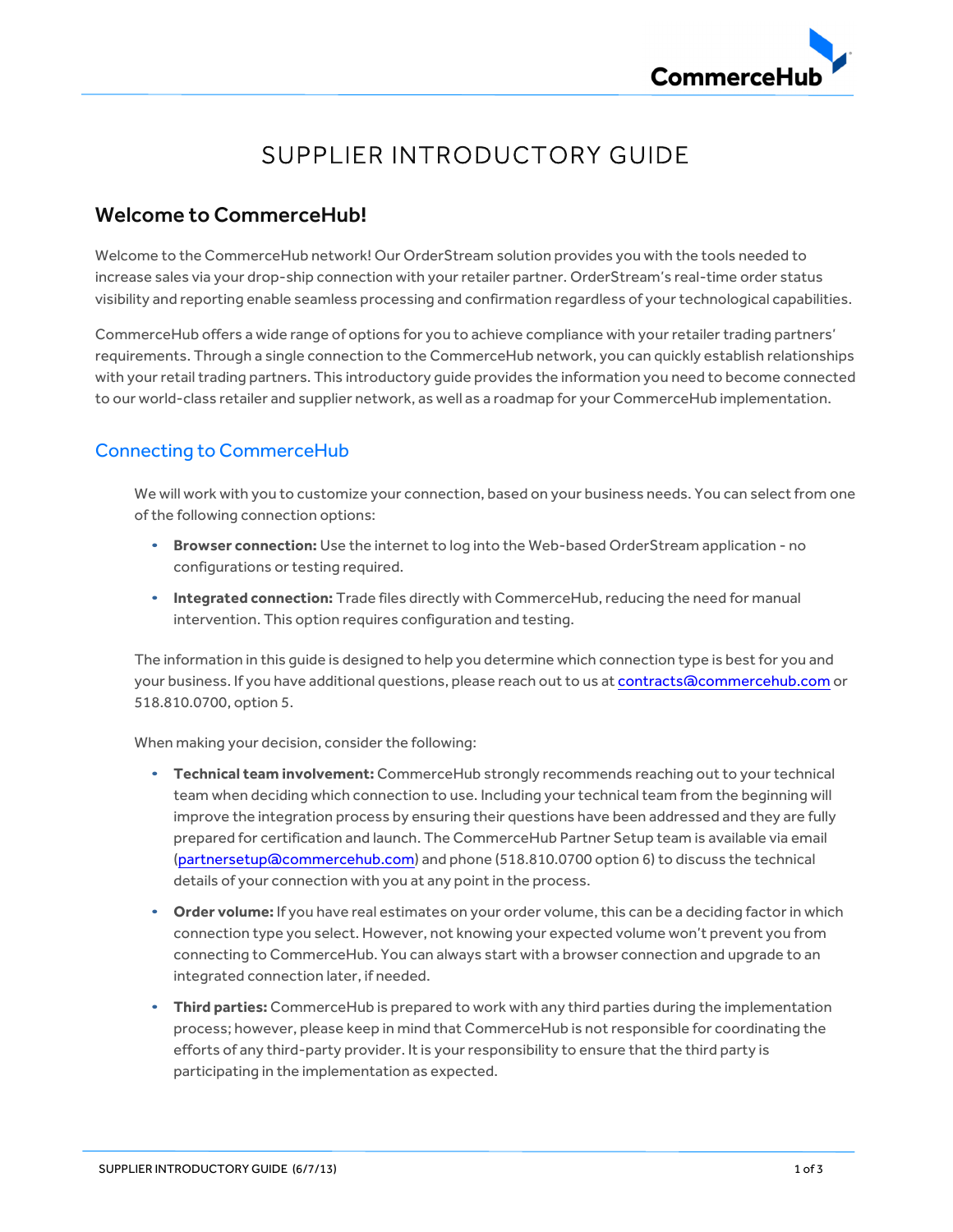

# Connection Types

#### Browser connection

OrderStream is a comprehensive web-based application that enables you to quickly and cost-effectively become 100% compliant with your retailer trading partner(s). Using this online application, you may download and process orders, print branded packing slips. As applicable, you may also upload SKU data and manage inventory, as well as support all required order processing functions (such as shipment confirmations, shipment cancellations, returns, etc.).

Advantages of selecting a browser connection include:

- **Rapid implementation:** With your active participation, a browser connection can be live within 3 business days.
- **Minimal training:** The intuitive OrderStream interface does not require any special knowledge, and a quick training session should provide you with all the information you need to begin processing.
- **Cost-effective:** When order volume is in question, this connection provides for the biggest return-oninvestment.
- **Retailer compliance:** The OrderStream application is already configured to enforce all the business rules that apply to your retailer relationship.
- **Upgrade capability:** If you find that a browser connection isn't meeting your needs, you can always upgrade to an integrated connection at any time.

#### Integrated connection

For larger volume suppliers to achieve a higher degree of automation, CommerceHub offers the option of connecting as an integrated supplier. Integrated suppliers can electronically receive and deliver order, fulfillment, and inventory information in a fully automated, system-to-system manner. An integrated connection involves the exchange of one or more messages that support your business relationship, using EDI, XML, and/or delimited file formats. You have the option of exchanging messages exclusively through an integrated connection (i.e. all data is transmitted via automated file exchanges) or by using a combination of an integrated connection and a browser (OrderStream) connection. The exchanges can take place over the internet or via a Value Added Network (VAN) provider. CommerceHub also supports many security and privacy options, including file encryption and protocol-based (FTP and AS2) technologies.

Advantages of selecting an integrated connection include:

- **Automation:** Little to no manual intervention is needed with a properly implemented integrated solution.
- **Mixing and matching:** You can choose to integrate only the transactions that benefit your business most, and use a browser connection for the rest of your transactions. All integrated connections include access to OrderStream by default.
- **High-Volume Support:** Integrated solutions are a popular choice for suppliers with a high order volume.
- **Retailer compliance:** The CommerceHub certification process ensures that you are fully compliant with your partner's business rules.